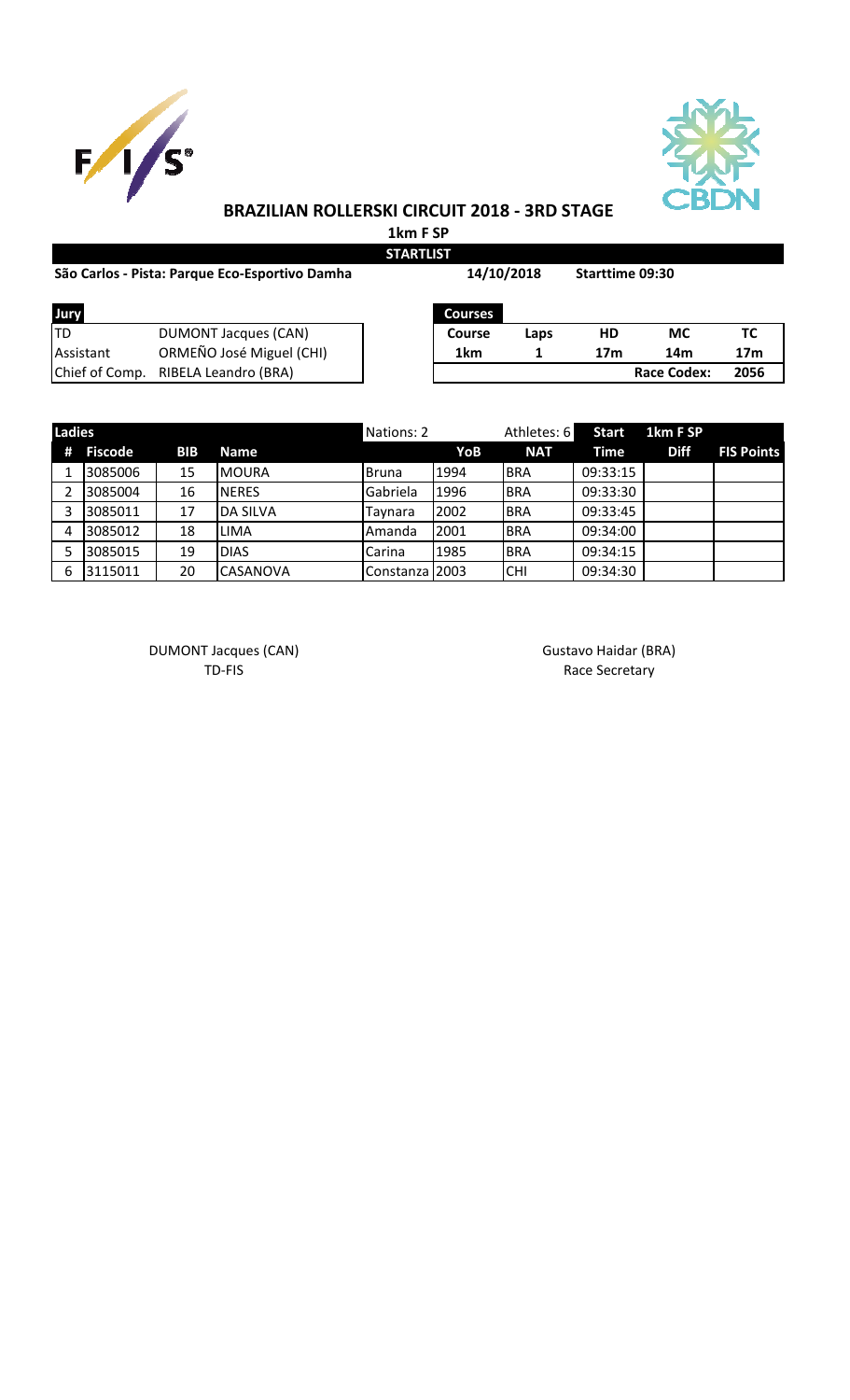



## **BRAZILIAN ROLLERSKI CIRCUIT 2018 - 3RD STAGE**

**1km F SP**

| São Carlos - Pista: Parque Eco-Esportivo Damha |                          |  | 14/10/2018      |      | Starttime 09:30 |                    | Endtime 11:45   |  |
|------------------------------------------------|--------------------------|--|-----------------|------|-----------------|--------------------|-----------------|--|
| Jury                                           |                          |  | <b>Courses</b>  |      |                 |                    |                 |  |
| ltd                                            | DUMONT Jacques (CAN)     |  | Course          | Laps | HD              | МC                 | ТC              |  |
| Assistant                                      | ORMEÑO José Miguel (CHI) |  | 1 <sub>km</sub> |      | 17 <sub>m</sub> | 14m                | 17 <sub>m</sub> |  |
| Chief of Comp.                                 | RIBELA Leandro (BRA)     |  |                 |      |                 | <b>Race Codex:</b> | 2056            |  |
| Weather                                        |                          |  |                 |      |                 |                    |                 |  |

| Weather      | Air Temp. Begin Air Temp. End |     |
|--------------|-------------------------------|-----|
| <b>Sunny</b> | 23º                           | 272 |

| <b>Ladies</b> |                |            |                 | Nations: 2 |      | Athletes: 5 |             | 1km F SP    |                   |
|---------------|----------------|------------|-----------------|------------|------|-------------|-------------|-------------|-------------------|
| #             | <b>Fiscode</b> | <b>BIB</b> | <b>Name</b>     |            | YoB  | <b>NAT</b>  | Time        | <b>Diff</b> | <b>FIS Points</b> |
|               | 3085006        | 15         | <b>MOURA</b>    | Bruna      | 1994 | <b>BRA</b>  | 00:02:16,99 |             | 380,42            |
|               | 3085004        | 16         | <b>NERES</b>    | Gabriela   | 1996 | <b>BRA</b>  | 00:02:21,30 | 0:04,31     | 418,17            |
|               | 3085011        | 17         | <b>DA SILVA</b> | Tavnara    | 2002 | <b>BRA</b>  | 00:02:34,09 | 0:17.10     | 530,21            |
| 4             | 3085012        | 18         | <b>LIMA</b>     | Amanda     | 2001 | <b>BRA</b>  | 00:02:40,72 | 0:23,73     | 588,29            |
|               | 3085015        | 19         | <b>DIAS</b>     | Carina     | 1985 | <b>BRA</b>  | 00:02:48,03 | 0:31,04     | 652,32            |
| 6             | 3115011        | 20         | <b>CASANOVA</b> | Constanza  | 2003 | <b>CHI</b>  | 00:02:54,95 | 0:37,96     | 712,94            |

DUMONT Jacques (CAN) and the Canada Control of Gustavo Haidar (BRA) and DUMONT Jacques (CAN)

TD-FIS Race Secretary